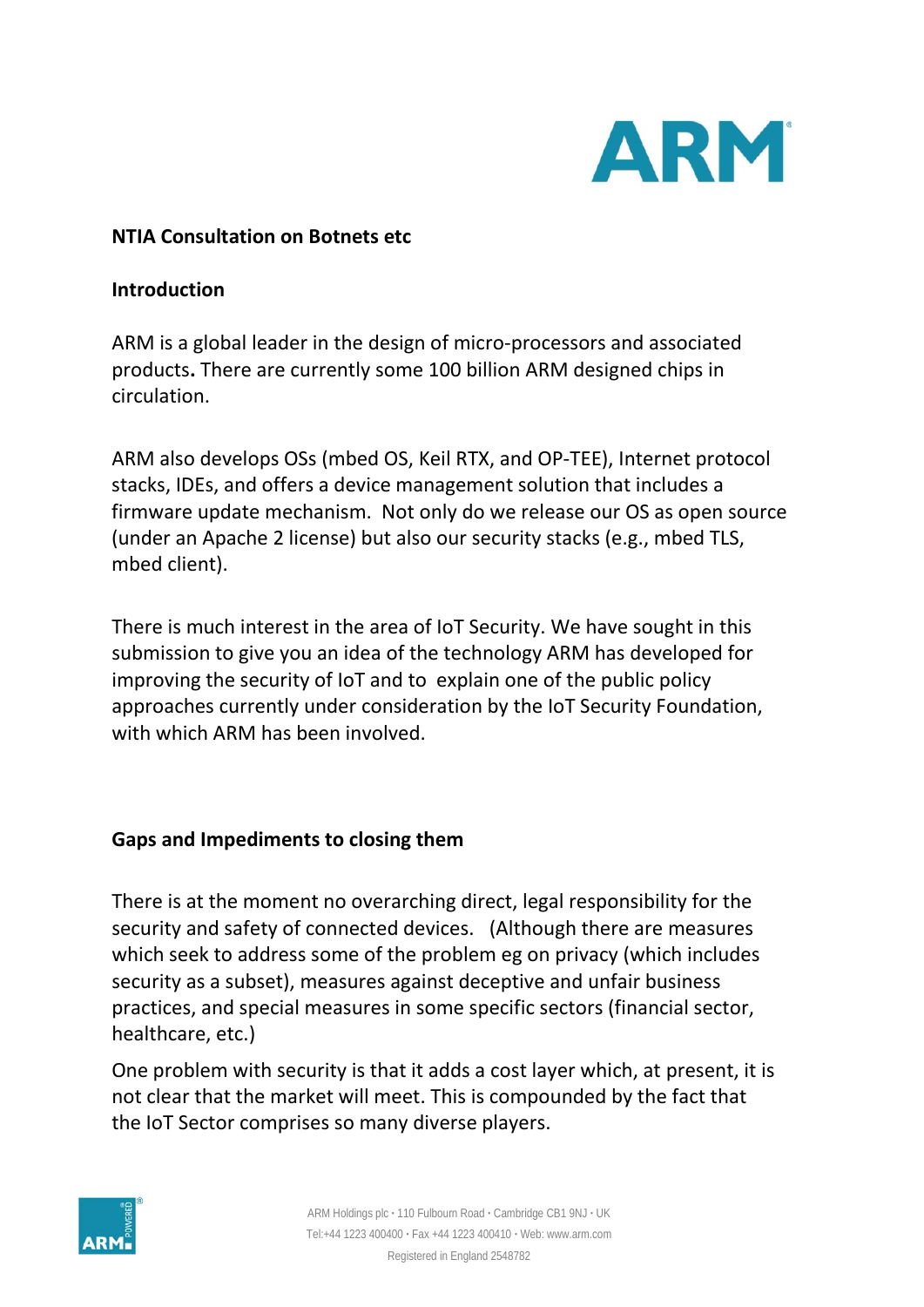It may be that some of these players have a strong interest in promoting security:

- (i) For example, some network operators, faced with reputational and economic damage, may insist on security standards in order to get access to their networks. Some are already pushing their own solutions as a way to secure IoT and to reduce the impact of botnets. But it is not however at present clear that this will be effective and will further interoperability. Network operators may not be best placed to offer specific solutions and they have a mixed track record of solving internet security problems.
- (ii) Insurance companies may refuse to insure large clients unless they comply with defined industry practices.
- (iii) Some product manufacturers will introduce new, more secure, features which will be taken up as much for their usability as for their security value: for example the introduction of alternatives to passwords might find wide acceptance among consumers as an attractive, more useable, feature in its own right, as well as something which improves security.

The challenge is to encourage behaviours which elevate the importance of security while minimising the potential barriers such as lock in, substantial cost and effort of building in security processes and capabilities.

Against this background our view is the IoT Sector needs to build security into IoT.

ARM is aiming to drive this. If we want to make IoT devices more secure then we need to get OEMs to improve the security of their devices. ARM aims both to provide technical direction but also to encourage market pull for more secure devices.

Promoting a firmware update solution is in line with NTIA efforts (see [https://www.ntia.doc.gov/other-publication/2016/multistakeholder](https://www.ntia.doc.gov/other-publication/2016/multistakeholder-process-iot-security)[process-iot-security](https://www.ntia.doc.gov/other-publication/2016/multistakeholder-process-iot-security) ) and the only way to fix security problems. ARM has contributed its IoT firmware update design to the IETF, see <https://tools.ietf.org/html/draft-moran-fud-architecture-00> and we make our OS and protocol stack available to developers (as open source).

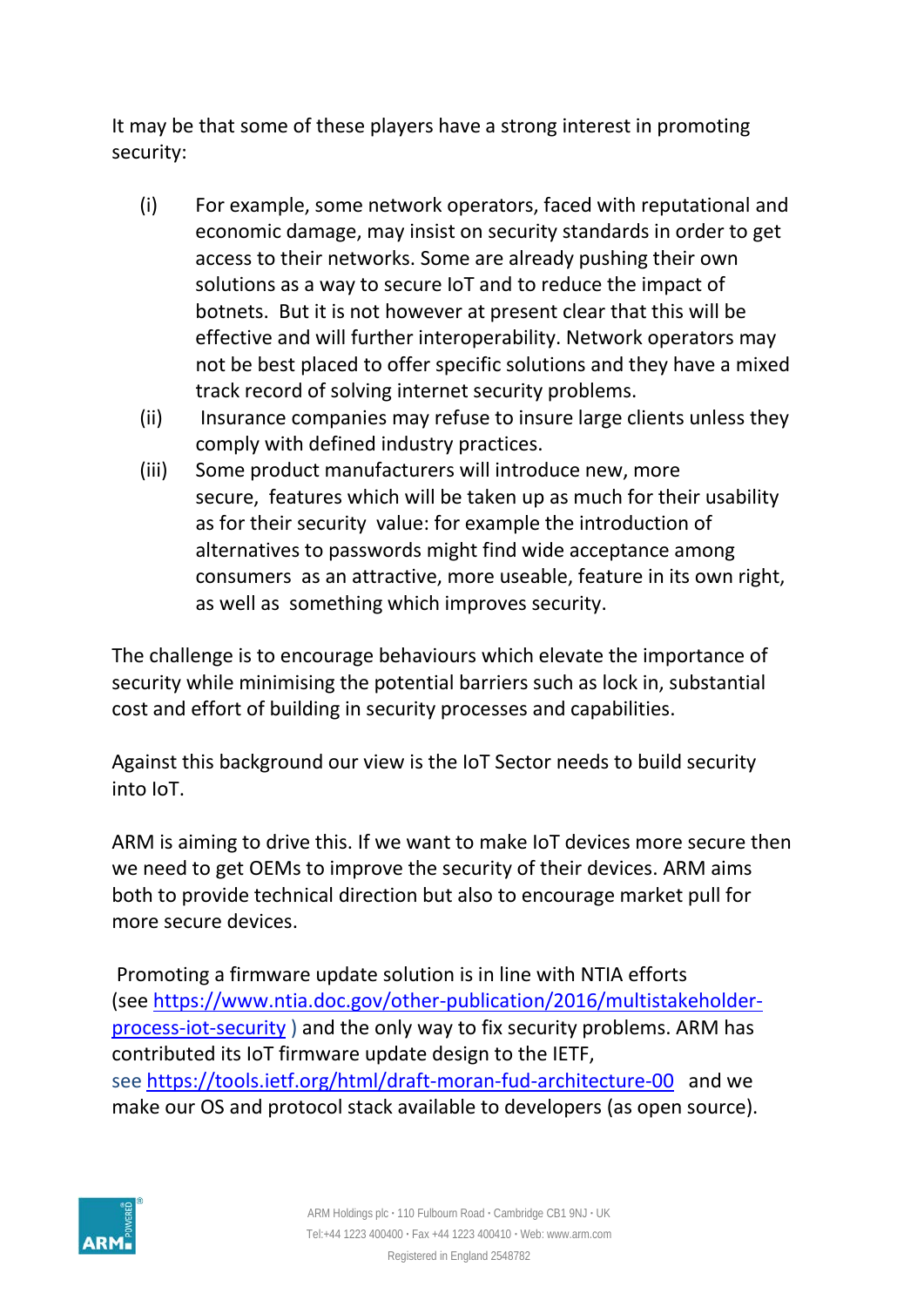Since we are aiming to make it easier for companies to develop secure IoT products we have released our standards-compliant device management implementation as open source code under an Apache 2 license (see mbed client [link below]). This device management solution is an implementation of the Open Mobile Alliance (OMA) LwM2M protocol, which among key provisioning also offers the possibility to convey firmware updates to IoT devices. A device management solution is suitable for those companies that prefer a complete security solution rather than a laundry list of best current practice recommendations. It is a kind-of one-stop-shop solution.

Key links for further information on our offerings:

- Mbed OS:<https://github.com/ARMmbed/mbed-os>
- Mbed Client:<https://github.com/ARMmbed/mbed-client/>
- Mbed TLS:<https://github.com/ARMmbed/mbedtls>

## **Secure By Default**

Security is of course not a clear cut issue: one size will not fit all situations. Any effort at promoting security has to recognise this. It is also an evolving challenge, and will continue to evolve.

ARM believes that having a common language to talk about these issues is an important first step.

ARM is already taking inputs from across the industry and is bringing them together into an architecture specification.

ARM wants to build on industry collaboration on addressing these problems using recognised secure building blocks such as:

- o Strong device level security isolation and compartmentalizing on even the most constrained devices . (See our recent launch of TrustZone for v8-M [:http://www.arm.com/products/security](http://www.arm.com/products/security-on-arm/trustzone)[on-arm/trustzone\)](http://www.arm.com/products/security-on-arm/trustzone).
- o Simplifying development with device and server side cryptographic and SSL/TLS capabilities (+ device development with strong entropy)

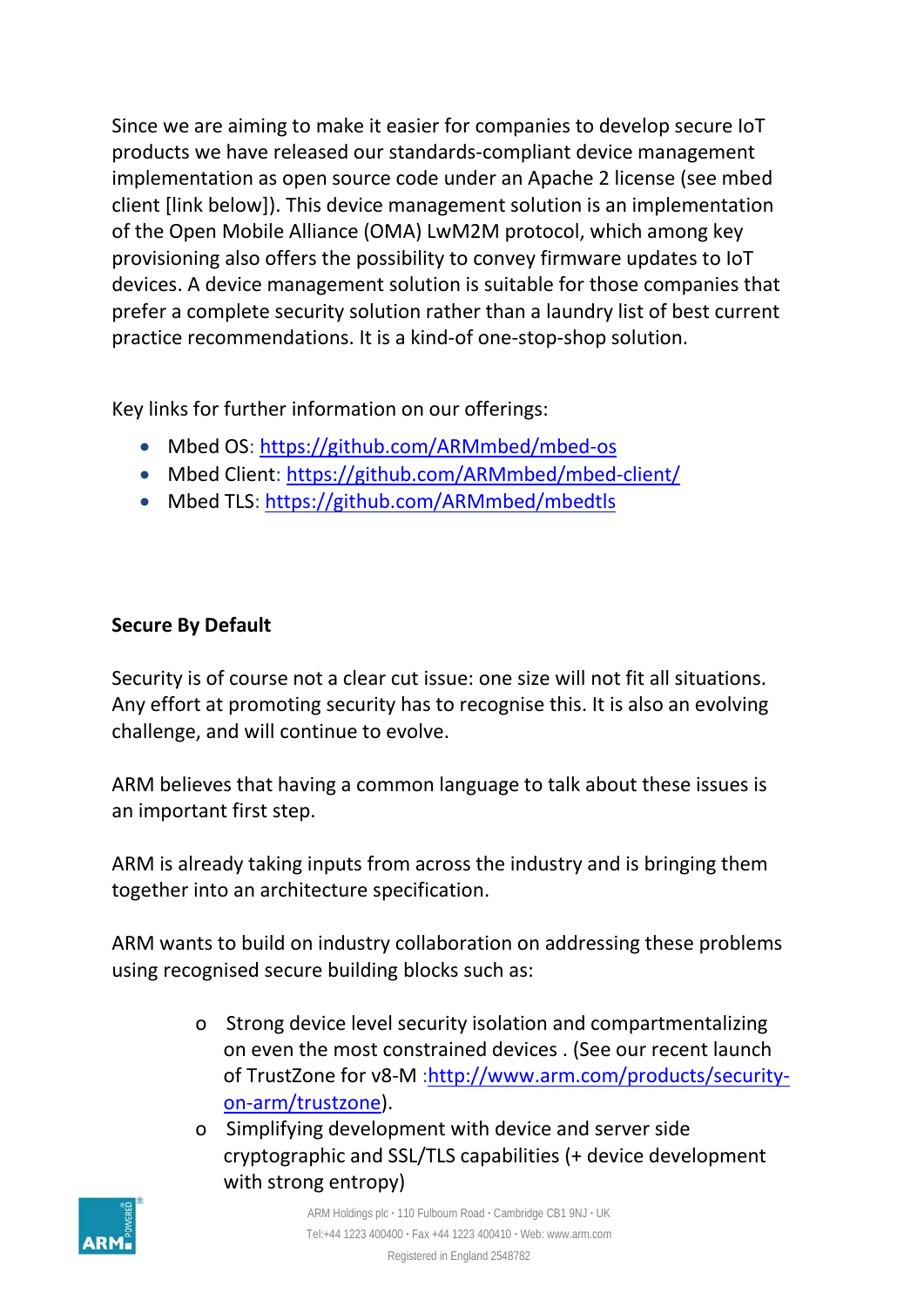- o Building devices / endpoints capable of secure firmware updates over multiple network infrastructures and protocols
- o Securing the manufacturing chain through best practices in trusted device identification, device on-boarding and service provisioning.

One option would be to look at the possibility of Industry and government collaboration on best practices around how secure firmware campaigns can practically be carried out. Such best practices would allow companies to reduce the costs of wasted campaigns, bricked devices, over-all costs of customer or consumer loss of confidence, and repair or crisis management for critical services.

In short: we believe that IoT security can be improved by improving security of the IoT devices themselves. This requires a solid firmware update mechanism to be implemented by OEMs. To relieve developers from reimplementing Internet protocols and security algorithms we recommend the use of off-the-shelf (freely available) IoT operating systems and protocol stacks. Finally, using state-of-the-art hardware security mechanisms IoT device security can be substantially improved.

# **Policy and the Role of Government**

Various bodies are currently looking at how best to promote a higher standard of security among IoT players. The problem they are all trying to avoid is unnecessary regulation which risks freezing security at one moment in time, when in fact it is likely to be a fast evolving concept.

The IoT Security Foundation (IoTSF), with which ARM is involved, has developed a scheme which in essence provide a list of best practices in terms both of product design and operational practices in companies working on IoT devices.

The IoTSF Compliance Framework was published in December 2016 see <https://iotsecurityfoundation.org/best-practice-guidelines/> .

This draws widely on best practise identified in a number of studies and other proposals. It aims to draw on industry best practice, and to integrate

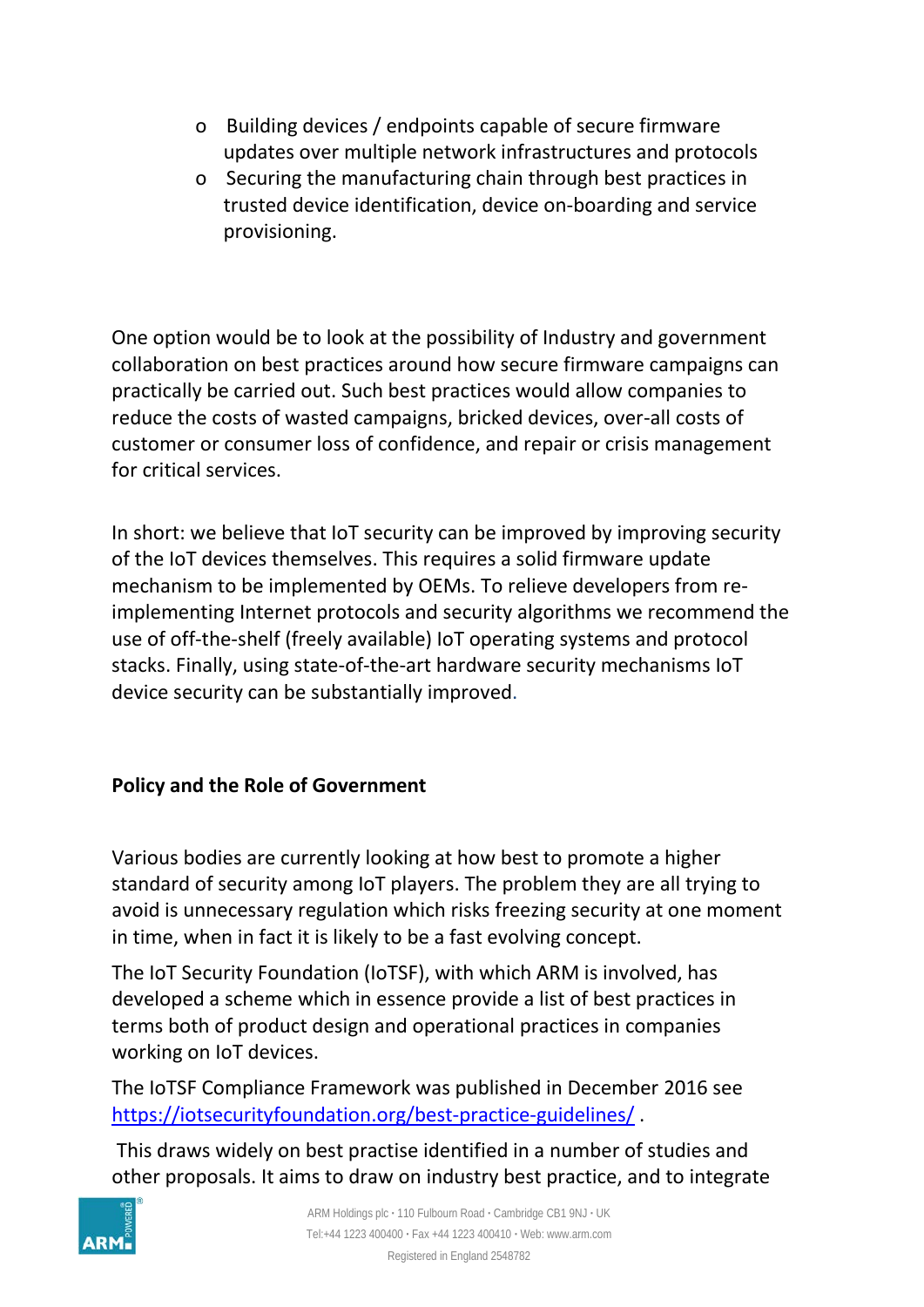ideas. It has the advantage of having been drawn up by a group including academics as well as industry professionals, and not dominated by any one company or group of companies. The IOTSF will be responsible for ensuring revisions to the Framework as issues arise or technologies evolve.

The IoTSF aim is to drive acceptance of the Framework through a mix of selfassessment and possible third party assessment.

The key elements of the scheme are:

- Companies should use the Foundation's recommended best practice as benchmarks in the development, manufacturing, test, and support processes;
- They should conduct internal self-assessments using the IoTSF Trust Framework throughout the product or service life cycle;
- They need to maintain the documentation and evidence gathering process throughout.

Through the self-assessment approach companies will be able to identify gaps they have in their processes and technical capability.

The goal is to establish a "Supply Chain of Trust" (SCOT).

The basic ideas behind this are as follows:

When a company in the supply chain develops and/or operates a product or service, they necessarily procure components from other suppliers.

- o For example, a device maker may use an off-the-shelf OS running on an embedded processor. The device security may be seriously compromised by vulnerabilities in the software.
- o Similarly, in implementing the device, its security may be compromised by poor practice by the maker, such as the use of default keys or leaving test interfaces open.
- o Even if a product uses a secure OS and follows good practice in design and development, its security may be compromised after deployment as new exploits are discovered. Recovery from this requires good processes and designed-in security update procedures.

Thus a company procuring a component for use in its product/service ideally needs to apply rigorous security due-diligence to its suppliers.

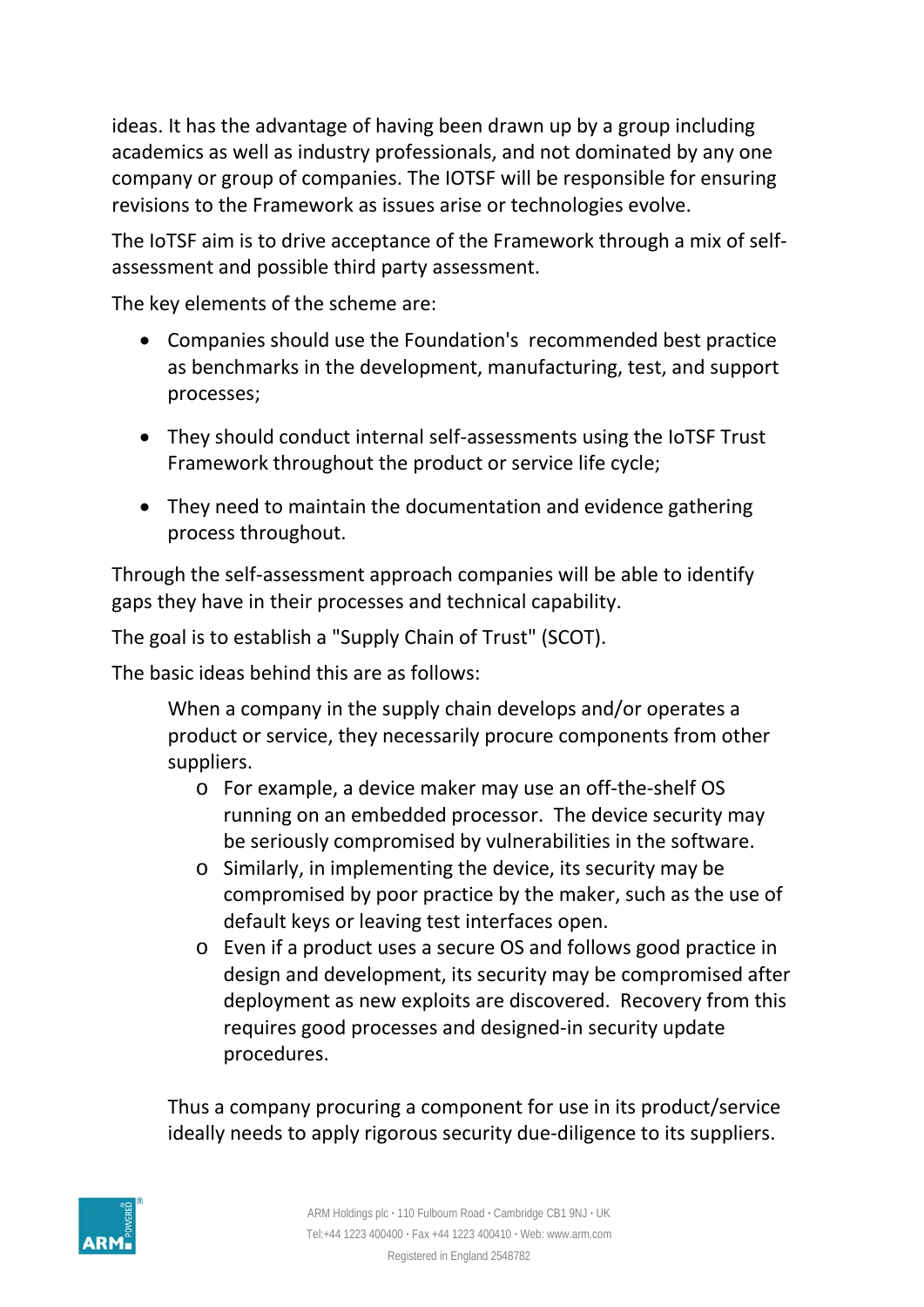In the above example this would apply to the OS supplier, and to any entity purchasing the whole product from its maker.

Supplier / customer relationships in the supply chain are *contractual*; either there is a bespoke contract in place or a set of standard terms and conditions of sale and purchase. These contracts commonly make stipulations about conformance to standards for performance, safety, and quality, and provide an enforcement mechanism. They could be enhanced to include security.

If a company in the IoT supply chain can enter into agreements with its suppliers and customers that include provisions relating to security; and/or can apply suitable due-diligence to its suppliers; it should become possible to ensure, as best we can, that the end product or service is and can be kept secure.

So the fundamental concept behind SCOT is to provide a framework that companies can use to embed security in their purchasing and supply arrangements.

These two aspects working together, if applied by each actor in a supply chain appropriately for the component being procured, enable a trusted supply chain to be built.

But this might be onerous for some companies, since the implication is that a procuring company has to apply the assessment process to each supplier, and the supplier has to be able to respond to the assessment. The latter might involve a supplier disclosing confidential commercial information, which he might not even have the right to do if it covers third-party relationships.

Hence the IoTSF is floating the additional idea of a certification process.

A company may submit its internal processes and/or their application to a specific product to assessment by a Trusted Third Party (T3P), such as an accreditation house, to obtain the **IoTSF Trustmark**.This can then be recognised by its customers that the supplier follows good practice; and recognised as such in contract documentation. Use of the Trustmark is subject to rules: the company must be an IoTSF member in good standing; there may be a recurring charge for its use; re-inspection may be possible; and the usage is subject to revocation in various circumstances.

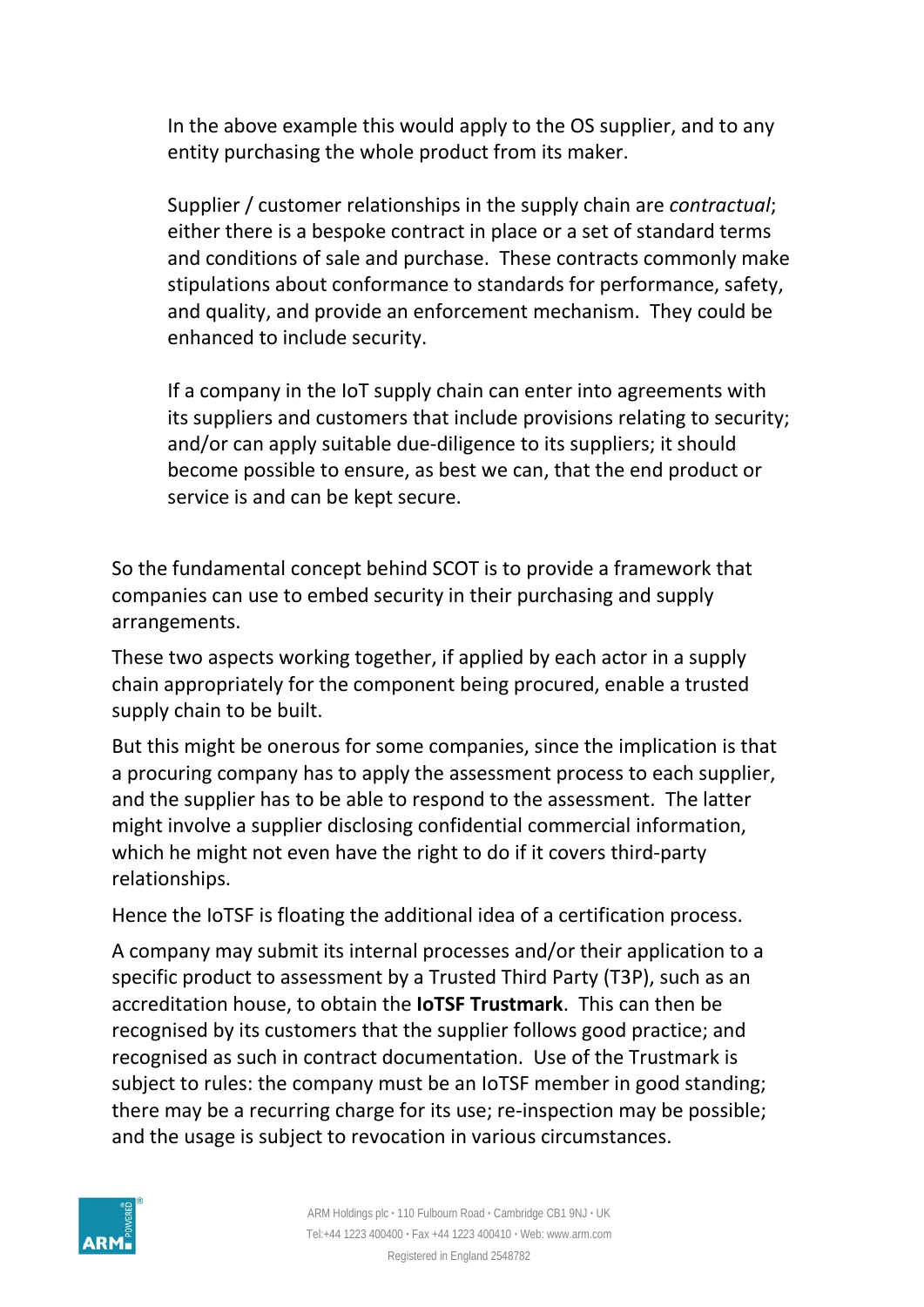# **Will a Voluntary Chain of Trust Scheme suffice?**

Some have argued that alongside the idea of establishing a common set of security criteria, consideration should also be given to some sort of Trust Label. This, it is claimed, will make it easier for customers to decide if a product meets certain key standards.

The problem of course is what will such a label actually testify to? Should it be linked to compliance with a number of criteria as in the Framework above? Or should it be limited to compliance with a specific key criterion, such as for how long the product will be supported with upgrades?

Or maybe it could reflect both, but highlight the latter (length of support) as potentially the most crucial factor for some potential customers? These issues are being debated in various fora internationally.

It is probably worth starting by trying to drive voluntary take up of a scheme designed to promote stronger demand for secure IoT. Even where third party certification is not used, it may be that bodies such as the FTC in the US (or similar bodies elsewhere) would help tackle companies who falsely advertised compliance with such scheme.

## **Government working with others**

It might help to outline the core elements of how the IoT SF sees its scheme as operating in the UK context alongside Government players:

- **UK IoT Security Principles**  this would be an overarching high-level UK framework for IoT security adoption across UK consumer sectors. This could be Government sponsored but not legally binding.
- **IoT Security Compliance Framework**  UK cross-sector developed and dynamically (at least annually) maintained detailed best practice/essential practice set (IOTSF Framework). Reviewed and contributed to by key Government Agencies.
- **Certification and Testing**  consistent approach supporting IoT Security Framework via self declaration (audited) and independent testing using existing test labs processes.
- **Sector IoT security use cases and application guidelines**  specific goal setting for specific industry sectors/retail sectors drawing from